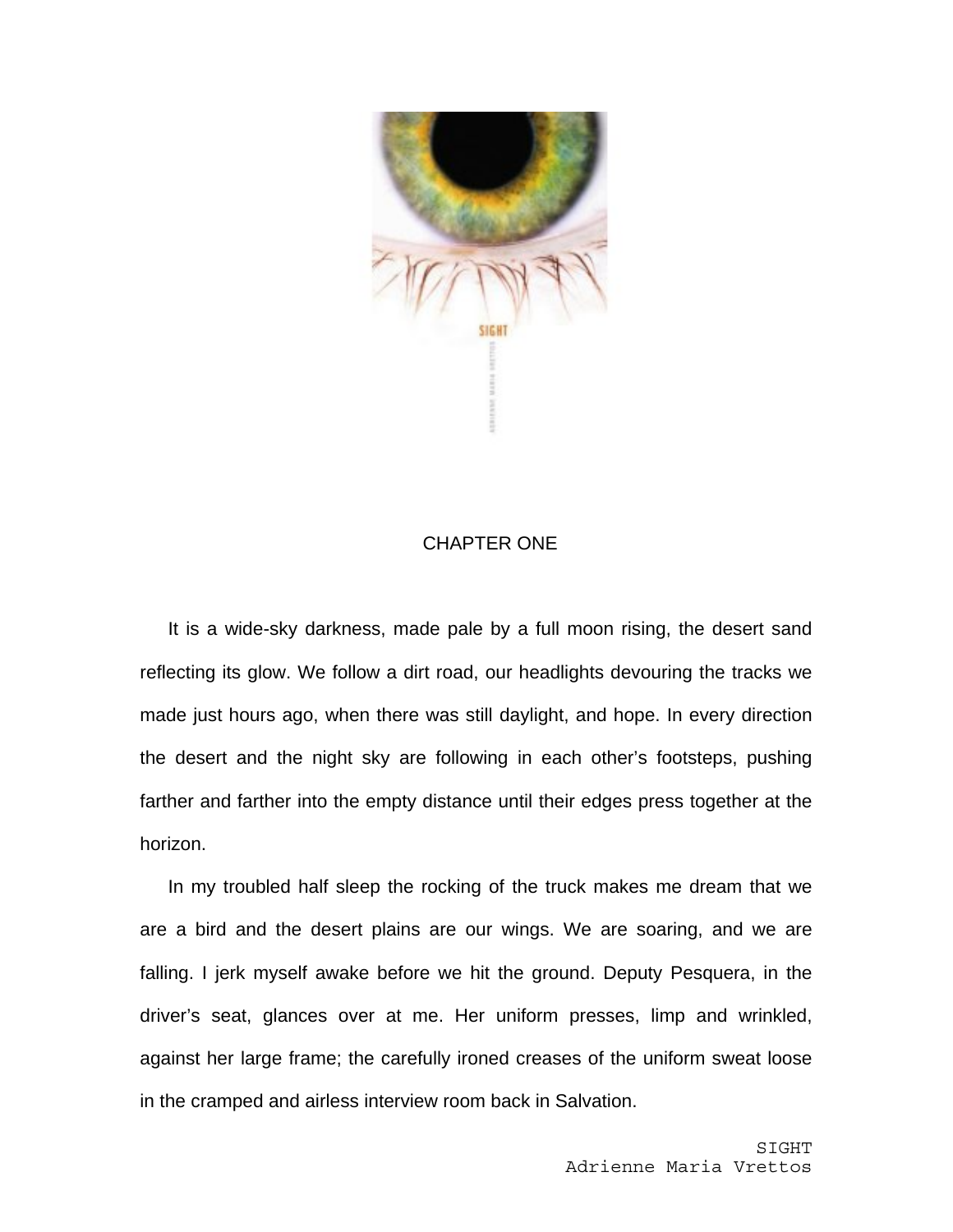"It takes a lot out of you, doesn't it, Dylan?" she asks, straightening her back in a stretch that brushes the top of her head against the truck's roof. Her sheriff department hat lies in the backseat. Mom says Deputy Pesquera is big boned. My friend Frank says she's the best-looking linebacker he's ever seen.

I turn around in my seat and look through the back window, beyond the washed-out red of our taillights and down the road disappearing into the darkness behind us. Far in the distance I see the bare-bulbed lights of the low and wind-worn cement buildings that make up Salvation's town center.

We took the back route off Pine Mountain to get there, slowly winding our way down the little-used road, flanked by slopes of dry dirt and rock, instead of the thick groves of trees that cover the front side of the mountain. Rounding each blind corner, Deputy Pesquera would honk, warning anyone coming the other way to move back to their side of the narrow road. We stopped about halfway down the mountain, in Baker's Creek, the tiny town that's built into the only grove of scraggly trees on the back side of the mountain.

There's no creek. The place is named for an old mountain guy named Baker, who fought with the county to have a water supply put in. I stayed in the truck when the deputy went into Sheboa's new grocery store. They used to have a store up on our side of the mountain, right in the center of the village, but Mr. Sheboa said he got tired of the new Village Business Association making up rules he didn't want to follow, rules that only made things better for the flatlanders that clogged up the mountain on weekends. I kept the hood of my black sweatshirt up while I waited in the truck, even though there was no hint of the late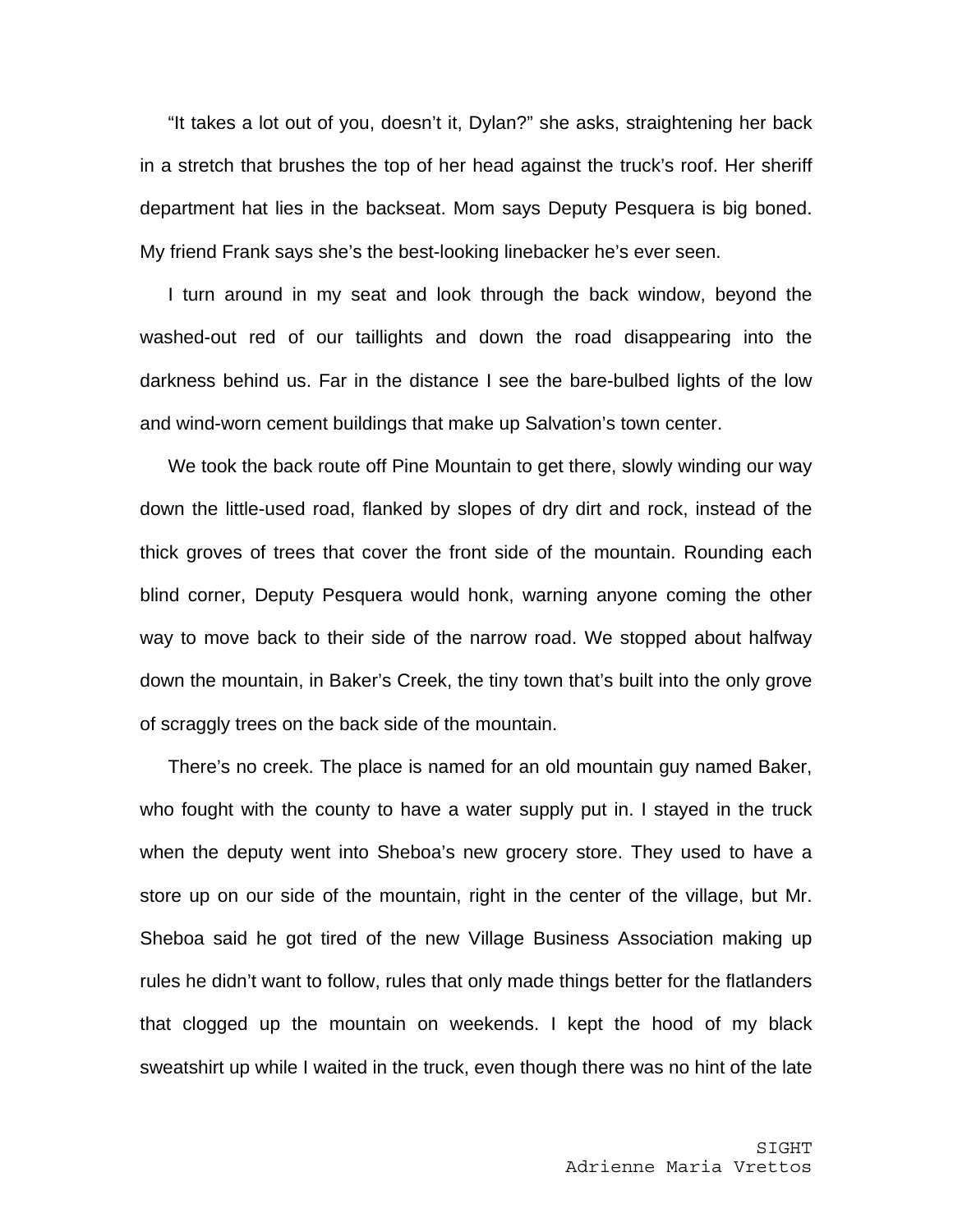fall chill I'd felt while I waited for the bus this morning. I pulled the strings on either side of the hood and cinched the face opening as small as it would go, until all sound was muffled and only the very edge of daylight could press against my closed eyes.

The thing about visions is, they hurt.

Darkness helps. It keeps the light from slicing behind the whites of my eyes and poking at the sore spot in my brain, the spot where, as I sat sweating outside Sheboa's grocery store, a flicking, pulsing picture showed itself to me again and again and again.

The good thing is, I was already sitting down when the vision first hit. There wasn't a long way to fall. In the vision I was in the desert, and it was dark. There was a hole dug in the sand in front of me, and a blue plastic barrel beside it. I was looking into the barrel. There was a girl inside, maybe ten years old. She looked up at me. There was black dirt caked at the corners of her mouth, and when she reached up for me, I saw her knuckles were bruised and torn. She'd fought.

When I came to, lying on the floor of the girls' bathroom, I saw three pairs of feet standing by the stall door. My friend Pilar, in black Converse high-tops like mine, peeked under the door first, holding her long braid to keep it from touching the floor. "Dude," she said, "did you just fall off the can?" Thea, in the black studded stiletto-heeled boots was next, squatting down and scowling at me. "You drop a tampon?" MayBe's handmade ankle-length flannel skirt mushroomed out around her when she kneeled down to get a look at me. "You're okay, right? You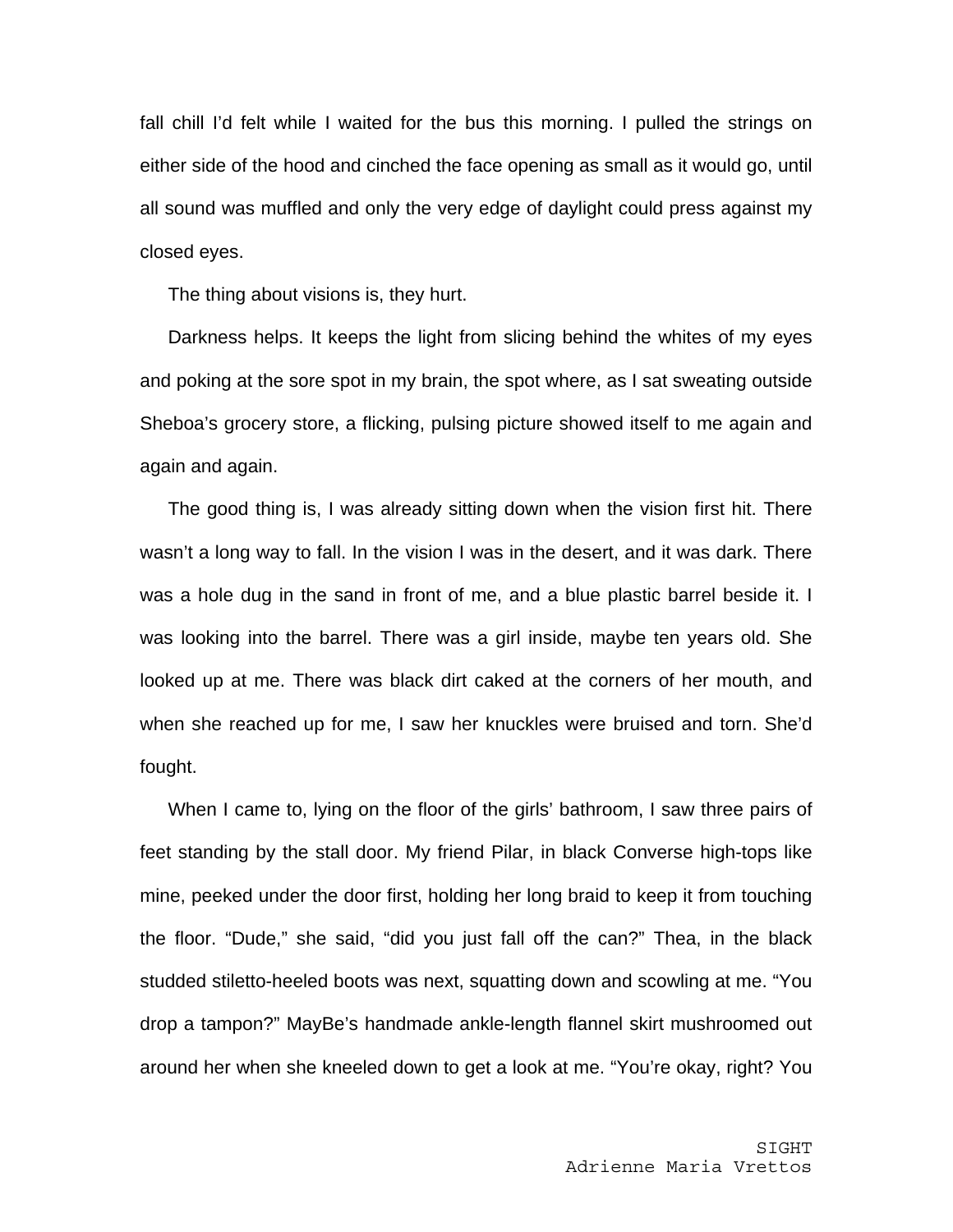might want to wash your face, though," she said as I lifted my head, peeling my cheek away from the tile floor. I lied to them. I lied so well that they laughed when I reenacted losing my balance while I reached for the toilet paper. Pilar still insisted on walking me to the nurse's office so I could get an aspirin, but I wouldn't let her wait for me there. I called the deputy from the nurse's office. "I've been expecting your call," she said.

The back side of the mountain slides right into the desert, the slopes of dirt and rock flattening out into an endless plain that made my head ache when I peeked out of my sweatshirt and tried to see its end.

When we got to Salvation, Deputy Pesquera drove slowly through the town, looking to see which of the small cement buildings was the police station. I stared out the window at the rusted metal screen doors and the faded signs marking the post office, grocery store, and restaurant. The restaurant was called The Devil's Chow, and we waited there for the local sheriff, who was "out in the flats," according to the note taped to the door of the police station.

Like the other buildings in town, The Devil's Chow was long and narrow with no windows. The setup of the restaurant gave anyone standing in the doorway a full view of everyone who was inside. And, I realized as we stood there, it gave anyone inside a good look at who was coming in. There was one row of five small plastic tables running parallel to the bar, a glass soda-bottle vase filled with desert wildflowers on each table. The tables were empty, but four of the five wooden stools at the bar were filled by slumping men in cowboy hats, who glanced at us long enough to look us down, up, and down again, their faces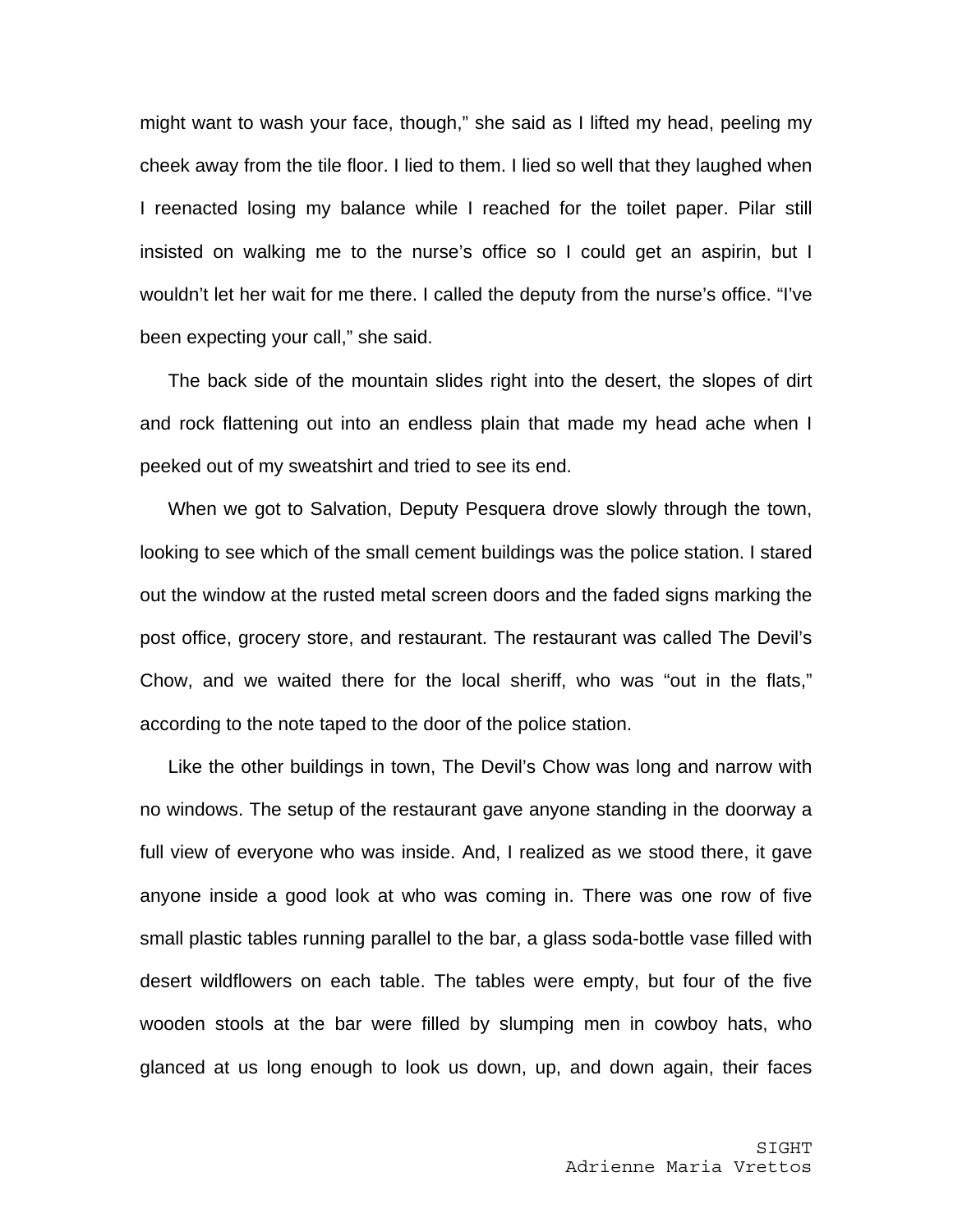shadowed by the brims of their hats. One of them smirked at the badge on the deputy's chest and then looked back up with the others at the TV mounted in the corner.

"Can't we just wait in the truck?" I whispered.

"Sit wherever you'd like," the lady behind the bar said, not turning to look at us from where she was wiping down square bottles half-filled with liquids of various browns. I watched her, and noticed that she wiped the same bottles down over and over again.

I followed the deputy to the table closest to the door and sat down across from her. The men at the bar glanced at us again. The lady behind the bar didn't interrupt her cleaning to bring us menus or water, so I watched her wipe down bottle after already clean bottle. I didn't realize how closely I was watching her until she turned around and caught me looking.

"I forgot you were there!" she said, slapping her forehead so hard it made me flinch. She grabbed a water pitcher and two plastic glasses and walked over to our table. She clacked the glasses down in front of us, pulled two laminated menus out of her apron pocket, and slapped them down on the table. There was a name tag hooked crookedly on the apron, reading SARAH.

"You the ones here for Sheriff Len?" Sarah asked the deputy. "You his friend from up Pine Mountain?"

She overfilled our water glasses with a shaky hand, spilling water onto the table. She didn't clean it up. I caught the drip with the sleeve of my sweatshirt before it could spill into my lap.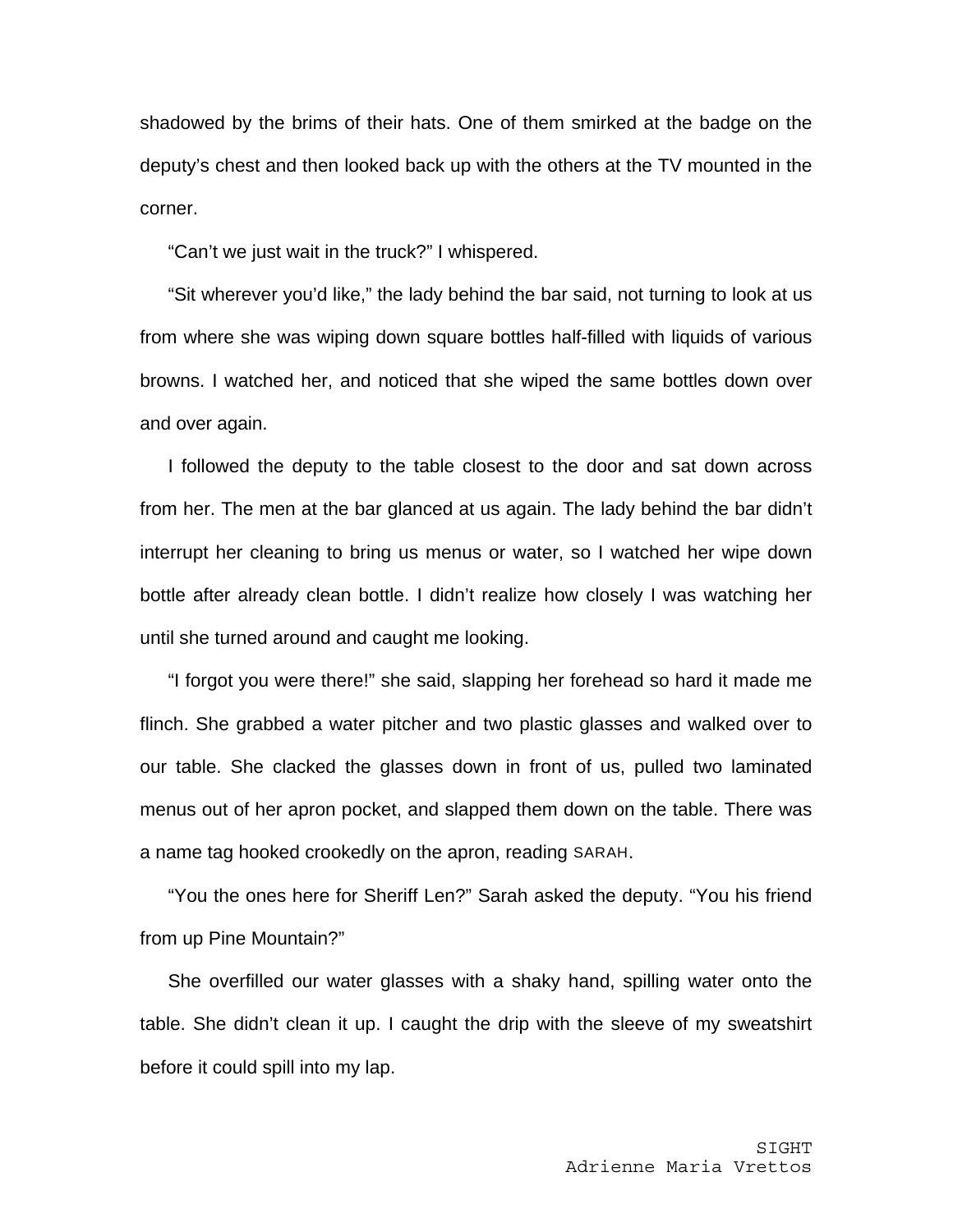"Yep," the deputy said.

"I went up there once, to Pine Mountain. Swam in the lake. Pretty place. Now, what was it I just heard about you all up there?" Sarah drummed her fingers against the water pitcher and looked absently out the door. "Something about . . ." She nodded slightly with a faint grin. "Paradise, right? You all voted and changed the name of the mountain from Pine to Paradise."

The deputy smiled and nodded her head. I waited for her to say what had really happened, but she didn't. She just picked up the plastic menu.

"That was a flatlander vote," I said, blinking against the pulsing fluorescent lights. Sarah looked at me. "They only let the businesses vote, and most of them are owned by flatlander suck-ups. They're the ones who wanted to change the name. Not us. It's not really changed till January first."

"So basically you locals got screwed?" Sarah said.

"Basically," I answered.

"Well, shit," she said, shaking her head. "That sucks." For a long moment it seemed like she was lost in thought about the injustice of our mountain being renamed out from under us. But then she looked down at me like she'd just noticed I was there. "How about a cheeseburger?"

"Sure," I said. The deputy nodded too. "Cokes and fries, too, please."

"I'm going to make one up for Sheriff Len, too. He's out in the flats, looking for my daughter, Tessa."

I swallowed a gasp and looked at Deputy Pesquera. She ignored me and said, "Is that so?" to Sarah.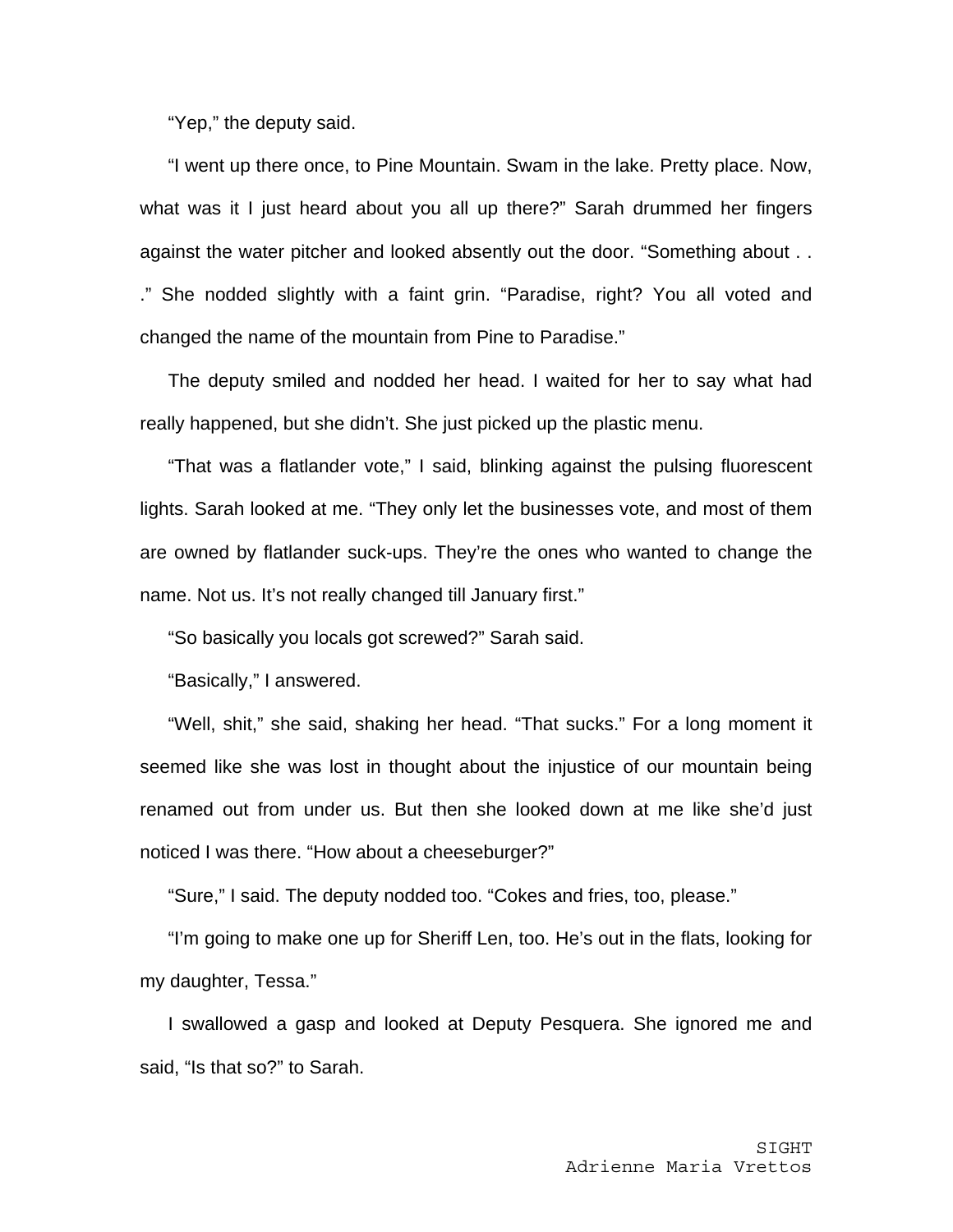"My mom was watching Tess yesterday afternoon." Sarah kept talking, but I couldn't look away from Deputy Pesquera. It felt like my insides had all gone brittle, and if I looked away from the deputy, if I looked at Sarah, my whole body would splinter apart in shame. It was her daughter, Tess, I'd seen in my vision that morning. And I knew that it was only a matter of hours before I broke Sarah's heart. "They live way out, if you can imagine a place more way out than this." The water pitcher sloshed in her shaking hand. "They looked for her last night. Len went out there. He told me to stay here, in case Tessa comes back. She knows where I work. He told me to stay here."

"That's the best thing you can do," the deputy said.

"I think I might be on . . . what do you call it. Autopilot? I'm going to pour you two your Cokes, tell Billy to make your burgers and fries, but really what I want to do"—she said, looking down at me like she couldn't believe it—"is scream. Am I screaming?"

I shook my head.

"What are you all doing down here, anyway?" she asked, staring out the door again. "Len said it was some kind of book report you were doing. You should wait though, to interview him, until he finds my . . ."

A truck with a decal reading SALVATION SHERIFF'S DEPARTMENT passed by the restaurant. The tall man in the driver's seat didn't turn to look at us. He kept his head tilted down, the sheriff's hat shading his face. There was no one, no Tessa, in the seat next to him.

"You want, I can bring your order over to you," Sarah said, still staring at the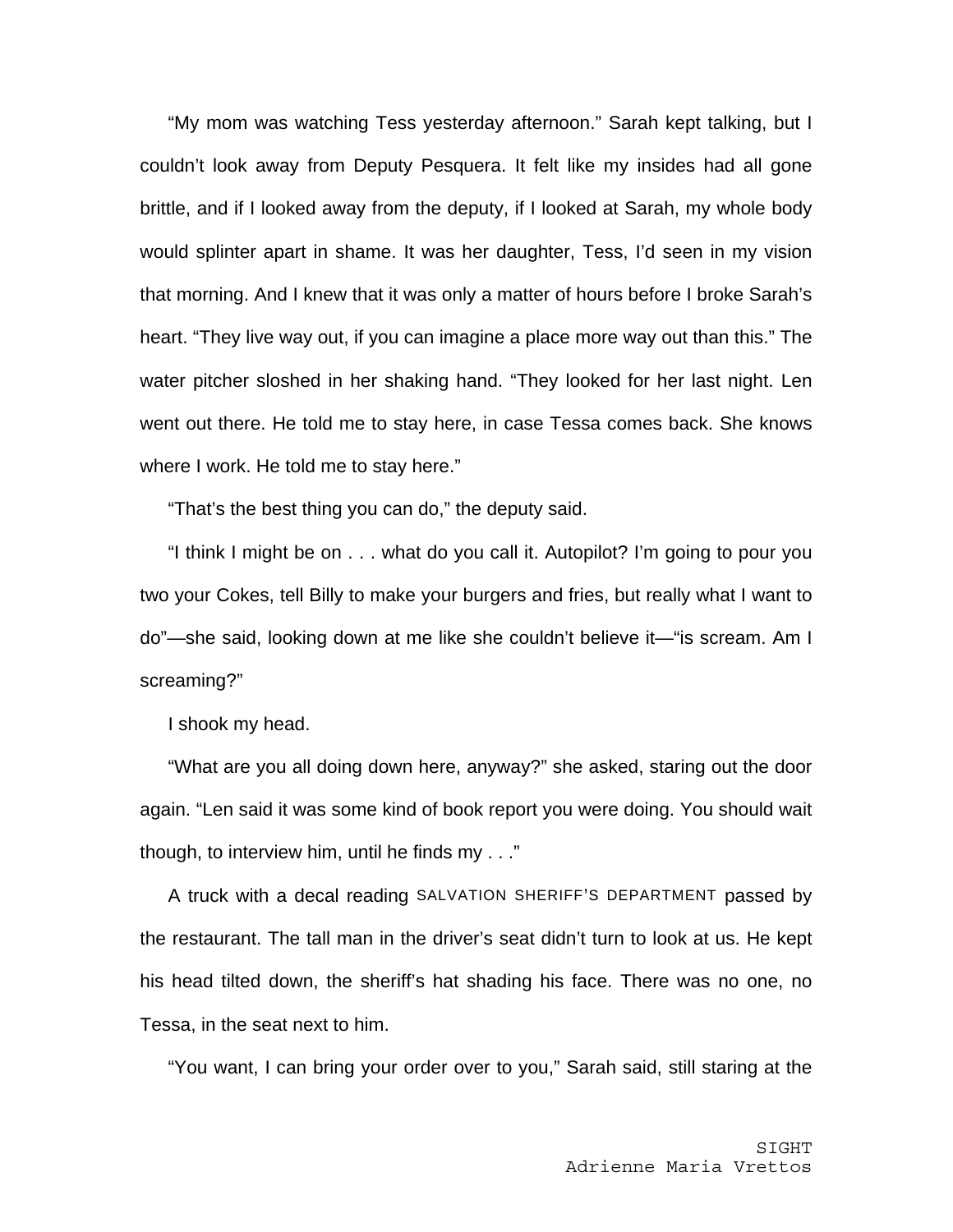now-empty dirt road. "I'll bring it over when it's ready. Len said I should stay here, but I can bring it over."

"We'll just wait and take that to go, if you don't mind. It'll give the sheriff a few minutes to get settled," Deputy Pesquera said.

"Suit yourself," Sarah said, already walking away.

I lean my head back against the seat and close my eyes, faking a sleep that soon enough becomes real.

In the dream I'm standing in the wide, dark desert again, looking down into the hole that is deeper than it is wide. The large blue plastic barrel sits upright next to it, the adhesive from a peeled-off white label shining white in the moon's glow. Far in the distance I can see the murky outlines of downtown Salvation.

In the dream I think, I'm not supposed to be here again. I point to the barrel and say to the empty desert, I told you. She's in there. Behind me there is a sound of desert rocks knocking and crunching together. My whole body goes stiff. I stare at the town lights of Salvation in the distance. There is a sound of heavy footsteps coming closer. I am not alone out here.

In my sleep I think of the self-defense classes I took with my friends Pilar, MayBe, and Thea. Poke the eyes. Punch the throat. Twist and pull the gunnysack. Do NOT be polite. I scream when the arm slaps across my chest, and I wake up swaying hard to the right, the seat belt locking against me, my face smacking against the window and staying pressed there. I see my own eye's reflection in the window, and the sickening sight of the desert spinning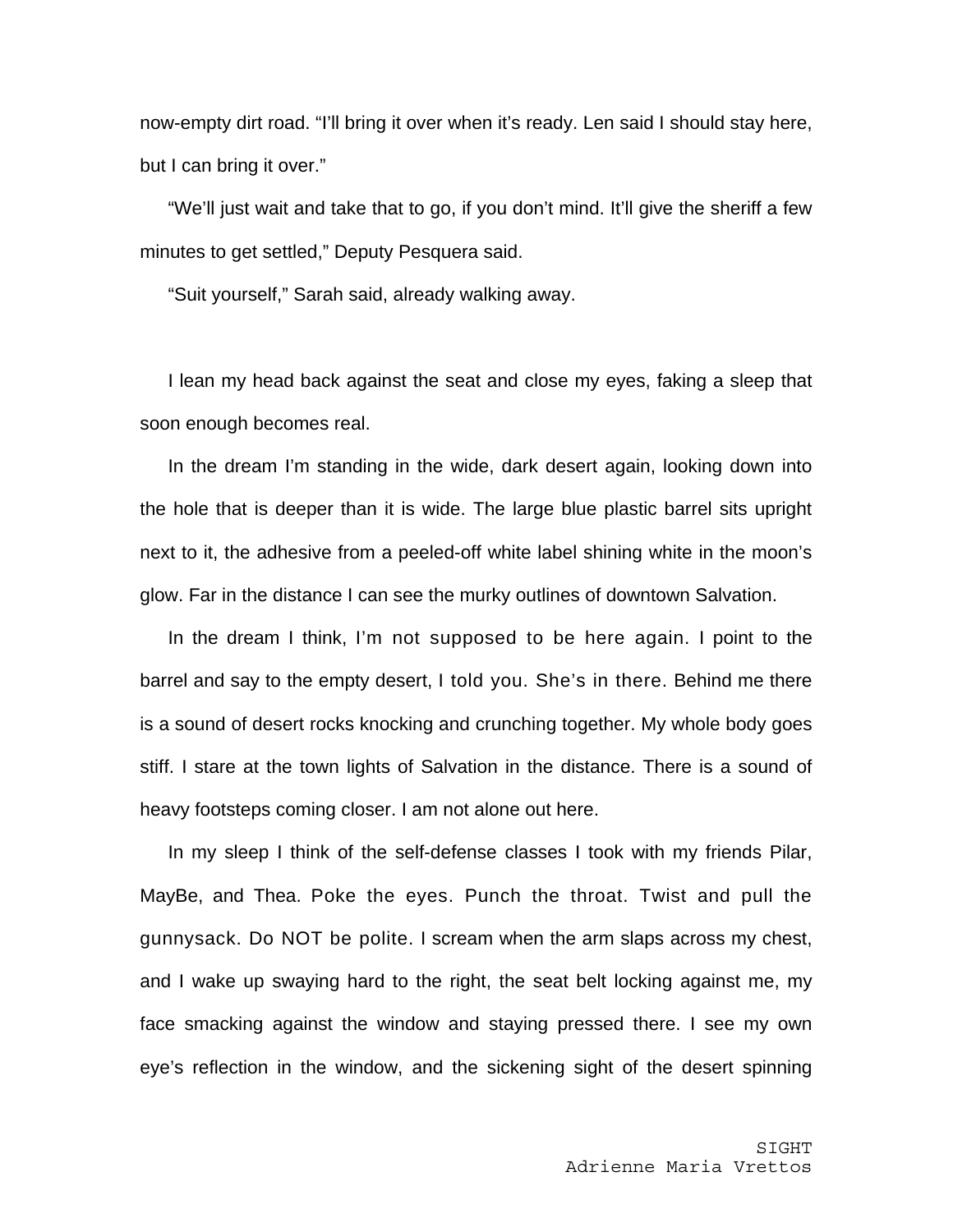around us. The crunch of the truck tires locked and scraping on the dirt is deafening. The truck finally jerks to a stop, rocking a little until it settles.

We are skewed sideways, half-on and half-off the road, a cloud of dust and small rocks settling around us, loudly peppering the roof, windshield, and hood. Deputy Pesquera is leaning forward and gripping the steering wheel with one arm. Her other arm is still pressed across me. "Mom-Arm," Pilar and I call this, as in the arm your mom flings in front of you to keep you from flying out the windshield. Deputy Pesquera moves her arm away from me and places it on the steering wheel.

"What did you say?" she asks calmly, still staring straight ahead.

My brain is still stuck in that inky sludge between being awake and being asleep, and it takes me a moment to get my mouth to work. "I was asleep." I push against the door, slowly righting myself in my seat, and look at the reflection of my cheek in the window, the same one I hit the floor with this afternoon. It's already starting to bruise. "Did we hit something?"

"We spun out," the deputy says, and then she laughs uneasily. "You must scare the crap out of your mom, yelling in your sleep like that. You sure scared the crap out of me."

"I yelled?"

"Screamed like a pissed-off mountain lion is more like it. Sounded like you were about to eat someone's face off."

"That's gross."

"Well, you know," she says, absently putting on the voice she uses at school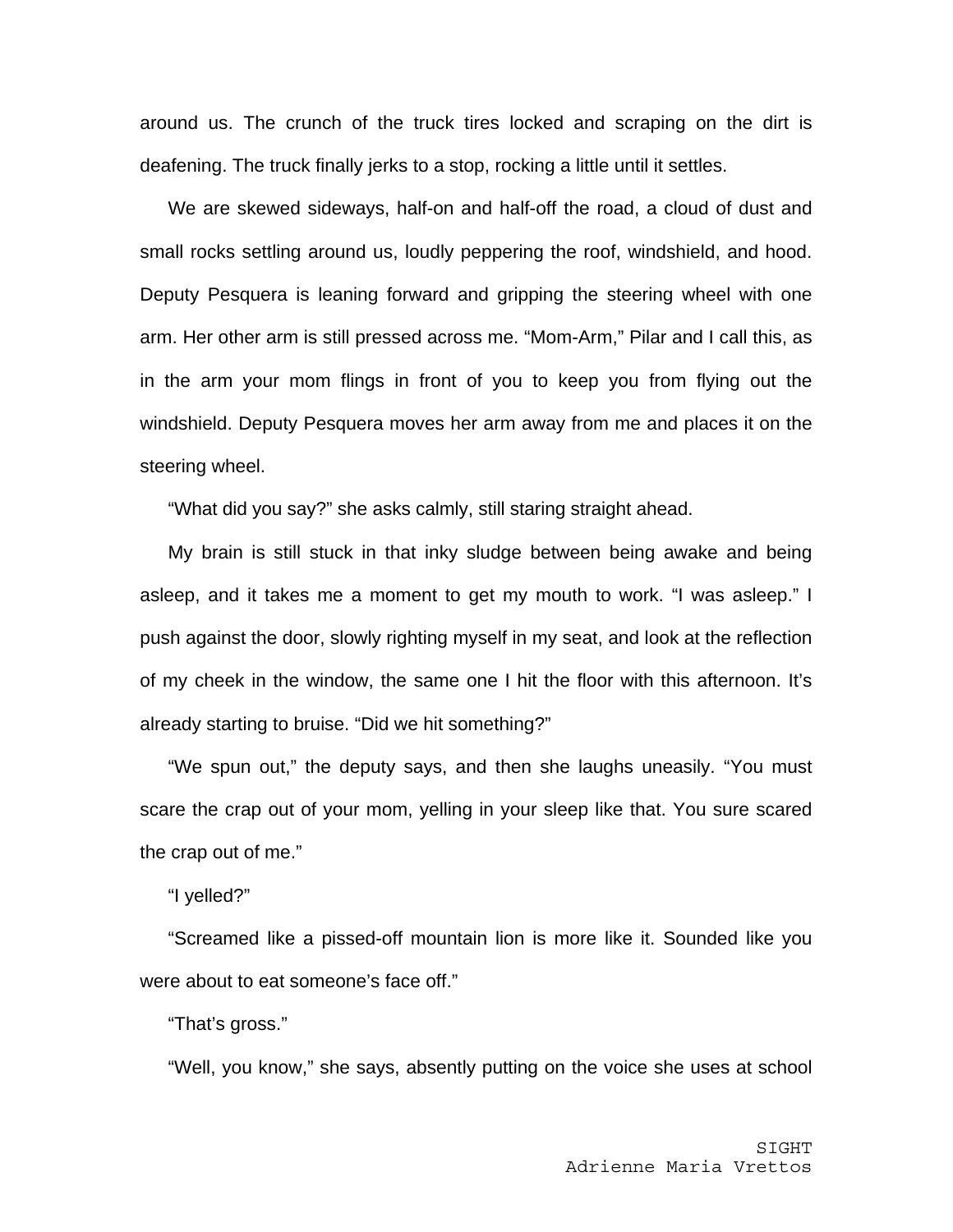assemblies. "Those mountain lions are not cute little kitty cats. They will tear your face …"

"Is the truck okay?" I ask, looking through the windshield to where the headlights are pointed down a slope, casting a shadow against the brush below.

"Are you okay?" she asks, making me squint by turning on the overhead light. She looks hard into my face. "You look all right. Probably get a bruise, though. How many fingers am I holding up?" she asks, holding up her middle finger.

I laugh, and push her hand away.

"I'll check the truck," she says.

She leaves the door open, the electric ding, ding, ding, sounding lonely in the silence of the dark desert. Her boots crunch on the sand as she walks around the front of the truck into the light of the headlights, and then around to the back.

"Looks okay," the deputy says, getting in and closing the door.

"You should sleep, Dylan," she says as she backs the truck up and sets it right on the road before driving again.

"No, thanks." I roll down my window, letting the cool wind wake up my skin.

"Bad dream?"

I shake my head. The thing about dreams is, I'm not supposed to have them.

"Do you mind some music?" she asks.

"Whatever keeps you awake," I answer quickly, anxious for this conversation to end, for the chance to think the thoughts thrumming at the back of my mind.

"Oh, I'm awake, but this will keep me happy." She switches on the radio and turns the knob until there's a break in the popping static. "Thank God," she says,